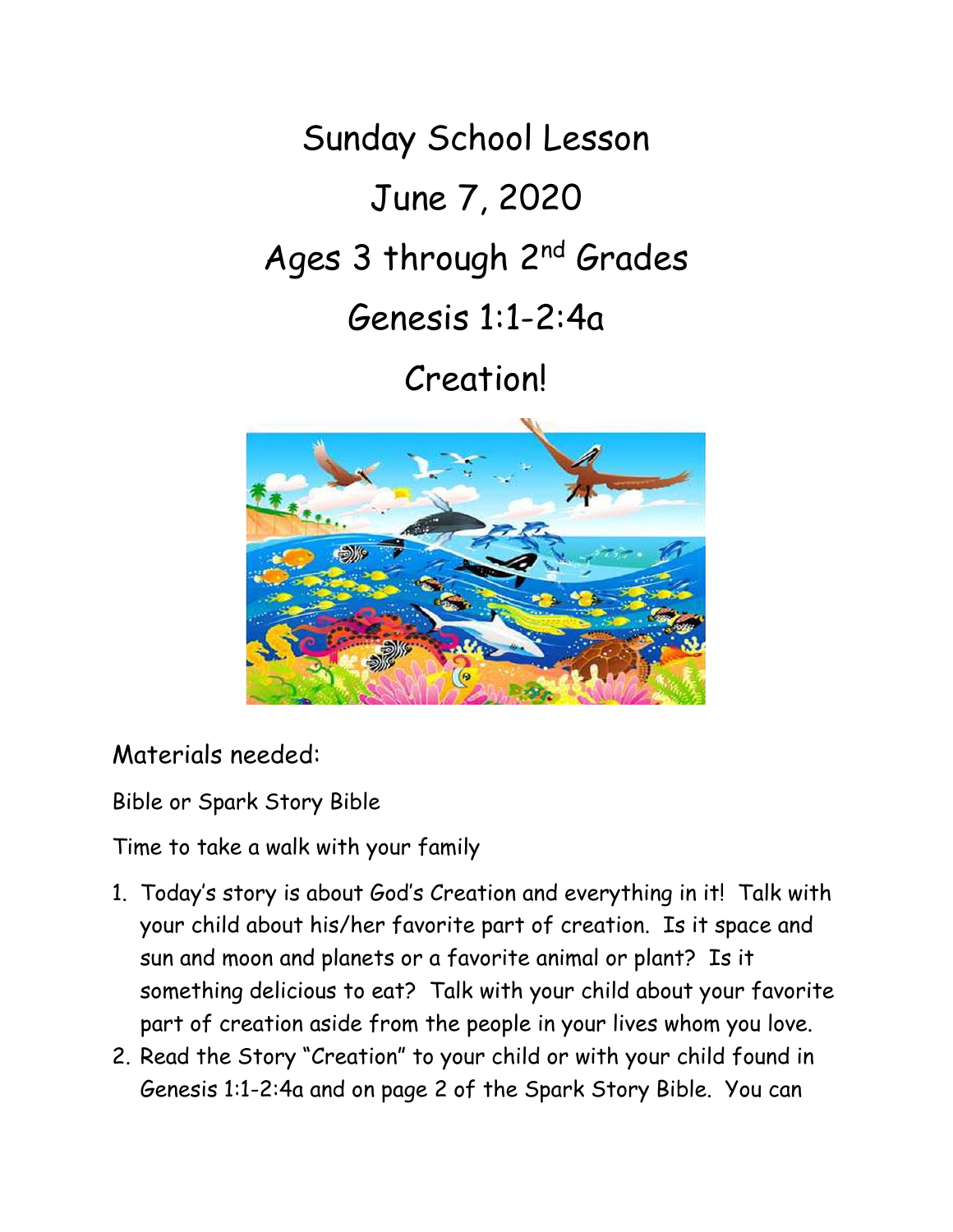also hear Mrs. Nonnemacher tell the story on our Light of Christ Lutheran Church Youth Facebook page.

- 3. This is the story of God creating the Earth and all of its animal and plant life. God forms the world out of his love and energy. Ask your child if she/he heard the one word that is used over and over again in this story to describe God's reaction to the things He makes. Yes, God saw all that He had made and it was very GOOD!! Talk with your child about some ways that we can help keep God's creation "good." What can your family do together to care for God's creation?
- 4. Activities to support the story:

a.Take a "Creation Walk" in your neighborhood or through a nearby park with your child. Look for signs of God's creation together. If you want to you can take a photo of the things that you see. Try to find something in each of the following categories: a. light (but do not take a photo of the sun, just mention it) b. sky c. water ( maybe a pond or creek) d. dry land e. plants and trees f. sea or water animals instead of sea creatures (ducks) g. birds h. bugs i. land animals j. people. After your walk your child may want to show the photos to a family member and explain the parts of God's creation that they found.

b. Pick one new way that works well for your family to care for God's creation. It can be to plant flowers, recycle more things, care for a person in God's creation. Try to follow through on the plan with your child.

- 5. Action Rhyme:
- **Creation Thank You!**